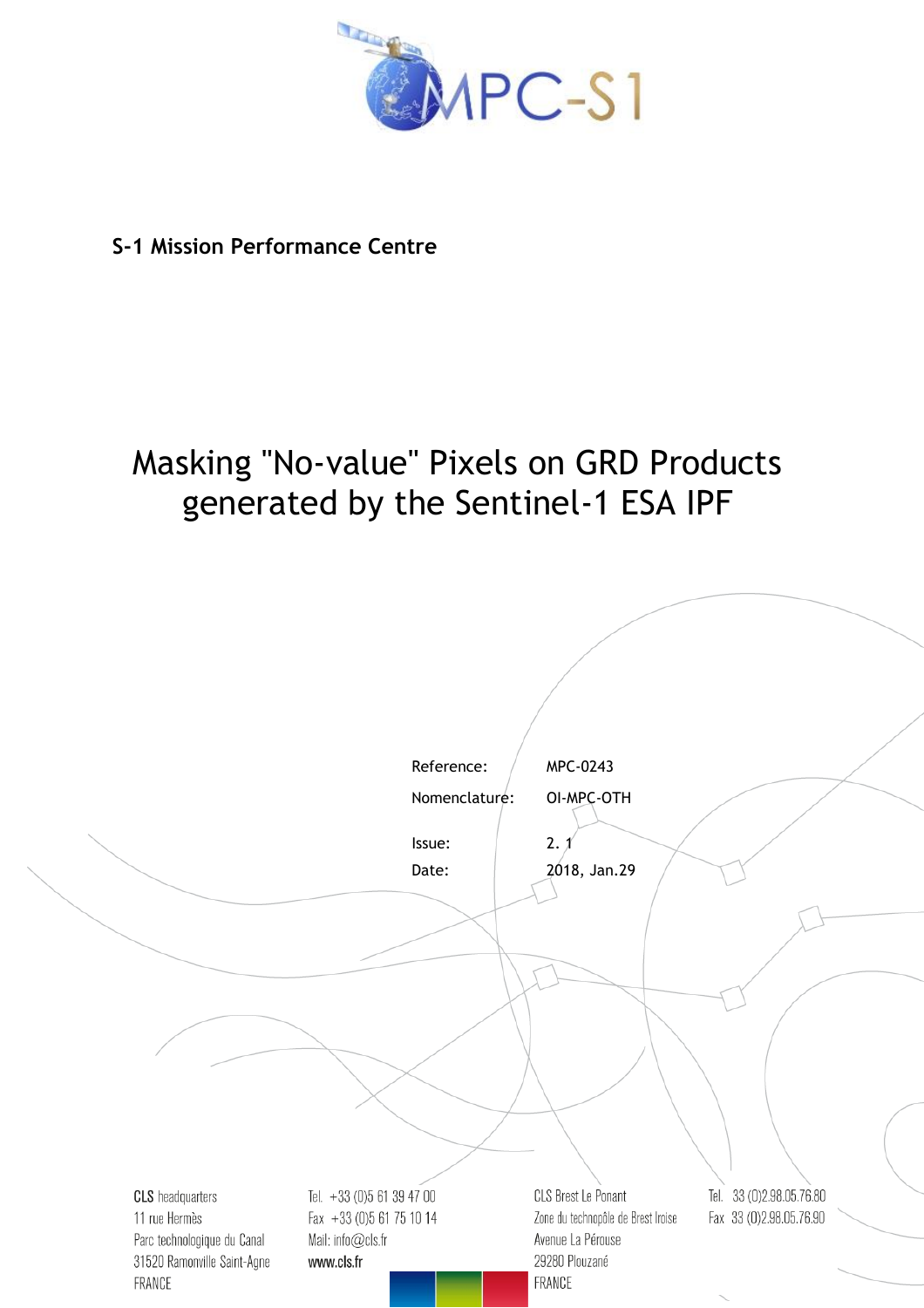MPC-0243 OI-MPC-OTH V2.1 2018, Jan.29 i.1



# Chronology Issues:

| Issue: | Date:    | Reason for change:                                                     | Author    |
|--------|----------|------------------------------------------------------------------------|-----------|
| 1.0    | 25.06.15 | Initial version of the document                                        | N.Miranda |
|        |          |                                                                        | G.Hajduch |
| 2.0    | 26.01.18 | Introduce IPF 2.90 for which no border masking is<br>required          | G.Hajduch |
| 2.1    | 29.01.18 | Add a section explaining how to retrieve IPF version<br>in the product | G.Hajduch |
|        |          |                                                                        | N.Miranda |
|        |          |                                                                        |           |
|        |          |                                                                        |           |
|        |          |                                                                        |           |

# People involved in this issue:

| Written by $(*)$ :                               | Guillaume<br><b>HAJDUCH</b>       | Date + Initials: (visa or ref)                      |
|--------------------------------------------------|-----------------------------------|-----------------------------------------------------|
| Checked by $(*)$ :                               | K.Cordier                         | Date + Initial: (visa ou ref)                       |
| Approved by (*):                                 | G.Hajduch                         | Date + Initial: (visa ou ref)                       |
| Application<br>authorized by $(*)$ :<br>$\cdots$ | $- \cdot$<br>$\sim$ $\sim$ $\sim$ | Date + Initial: (visa ou ref)<br>$\cdots$<br>$\sim$ |

*\*In the opposite box: Last and First name of the person + company if different from CLS*

## Index Sheet:

| Context:   | S-1 Mission Performance Centre         |
|------------|----------------------------------------|
|            | Support to end users                   |
| Keywords:  | Sentinel-1, MPC, GRD, border, MPCS-916 |
| Hyperlink: |                                        |

# Distribution:

| Company    | Means of distribution | <b>Names</b> |
|------------|-----------------------|--------------|
| <b>CLS</b> | Notification          | G.Hajduch    |
| ESA        |                       | N.Miranda    |
|            |                       |              |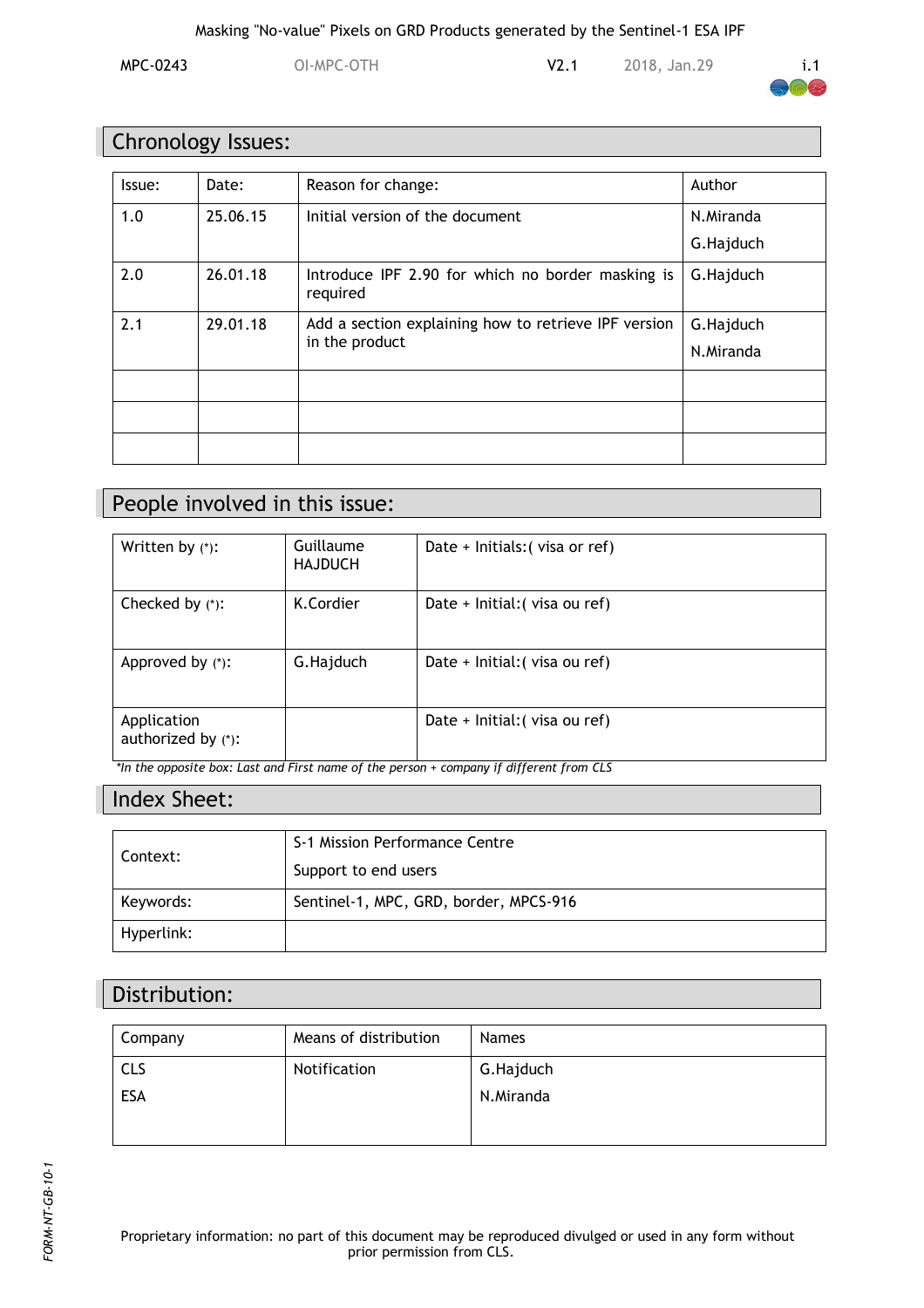| MPC-0243 | OI-MPC-OTH | 2018, Jan.29 | i.2 |
|----------|------------|--------------|-----|
|          |            |              |     |

## List of tables and figures

#### List of figures:

| Figure 1: Representation of the product folder tree, with in red the NADS, in blue the LADS |  |
|---------------------------------------------------------------------------------------------|--|
| Figure 3: S-1 imagery exhibiting leading and trailing black samples at near and far range6  |  |
|                                                                                             |  |

# Applicable documents

- AD- 1 \*S-1 Product Definition, S1-RS-MDA-52-7440
- AD- 2 \*S-1 Product format specification, S1-RS-MDA-52-7441
- AD- 3 TOPSAR: Terrain Observation by Progressive, De Zan, F., & Guarnieri, A. M., Geoscience and Remote Sensing, IEEE Transactions on, 2006 vol. 44(9), pp.2352–2360.
- AD- 4 \*Sentinel-1 SAR Performance Analysis, S1-TN-ARE-PL-0001, issue 1.7,01/03/2013
- AD- 5 \*Sentinel-1 Level 1 Detailed Algorithm Definition, S1-TN-MDA-52-7445

(\*) Latest version of the document is available on the S-1 product handbook web pages: <https://sentinel.esa.int/web/sentinel/user-guides/sentinel-1-sar/document-library>

#### Reference documents

None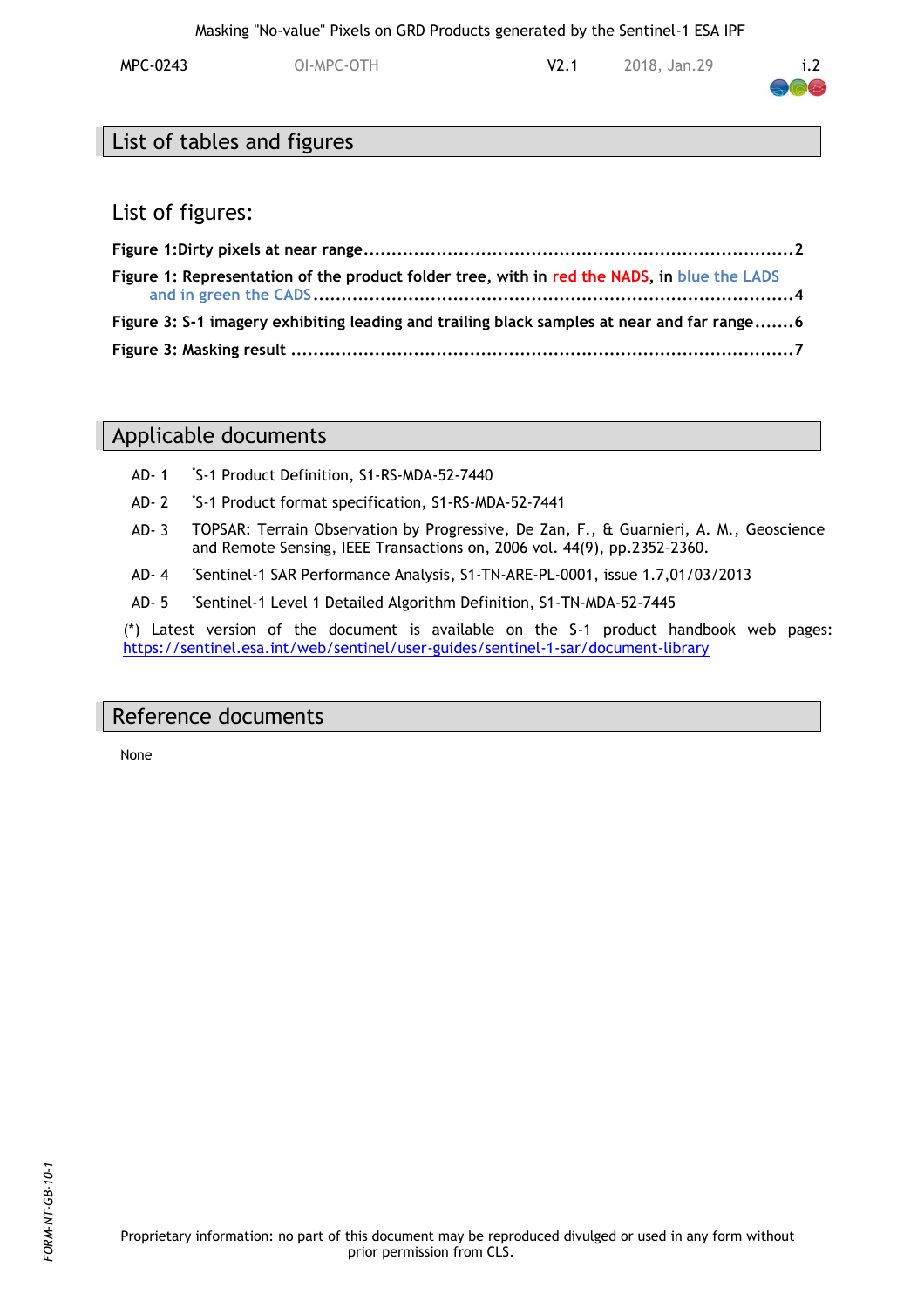| MPC-0243 | OI-MPC-OTH | V2.1 | 2018, Jan.29 | i.3       |
|----------|------------|------|--------------|-----------|
|          |            |      |              | <b>RA</b> |

# List of Contents

| 4.6. Masking data processed with IPF version lower than 2.50  7 |  |
|-----------------------------------------------------------------|--|
|                                                                 |  |
|                                                                 |  |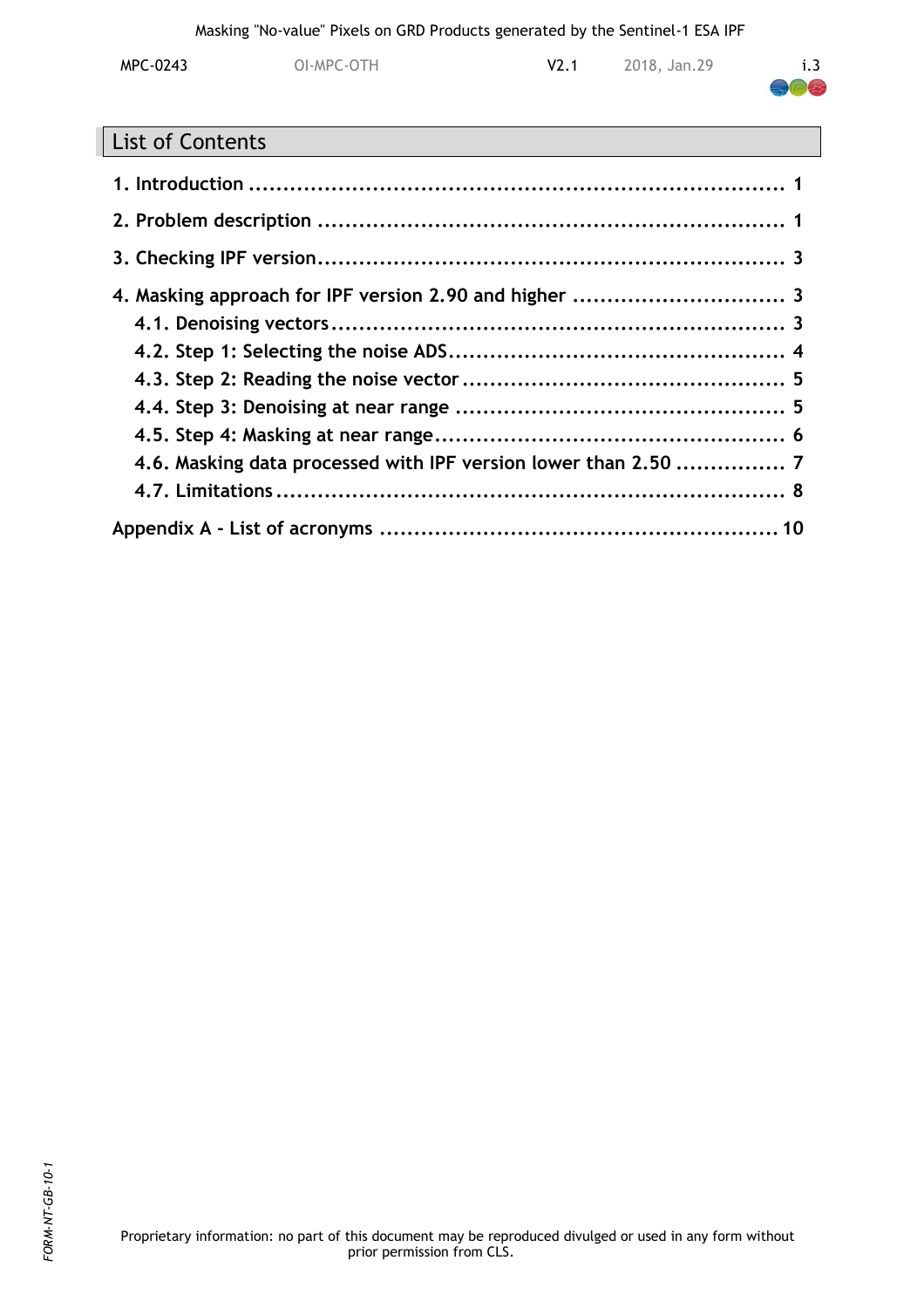**MPC-0243** OI-MPC-OTH V2.1 2018, Jan.29



#### <span id="page-4-0"></span>**1. Introduction**

The Sentinel-1 (S-1) Instrument Processing Facility (IPF) is responsible for generating the complete family of Level-1 and Level-2 operation products [AD- 1]. The processing of the RAW data into L1 [AD- 5] products features number of processing steps that may lead to artefacts at the image borders for products processed with IPF before IPF 2.90.

These processing steps are mainly the azimuth and /range compression and the sampling start time changes handling that is necessary to compensate for the change of earth curvature.

The latter is generating a number of leading and trailing "no-value" samples that depends on the data-take length that can be of several minutes. The former creates radiometric artefacts complicating the detection of the "no-value" samples.

The masking of the "no-value" pixel is easy using the SLC products as dedicated information is provided for each burst. However, for GRD products the masking is not straightforward.

This technical note describes an approach for masking the "no-pixel" values for GRD products. Three different approaches are proposed in this document:

- For data processed with IPF 2.90 (and newer version): no specific masking is required
- For data processed with IPF version higher than 2.50 and up to IPF 2.84, an approach that relies on the usage of the denoising vectors. Those denoising vector are considered valid only starting from the IPF version higher than 2.50.
- For data processed with the earlier version an update approach is provided in section [4.6.](#page-10-1)

#### <span id="page-4-1"></span>**2. Problem description**

The handling of the Sampling Window Start Time changes is creating an azimuth varying amount of black leading and trailing samples as can be observed in [Figure 1.](#page-5-0)a. The amount of padding is dependent on the full data-take length that can be of several minutes. These samples are considered as "no-value" pixels.

With S-1, the SWST handling requires to resample the data as the changes are not integer of pixel (as it was on previous missions like ERS and ASAR). This resampling step with the other compression steps are making such that the "no-value" pixels are not null but contain very low values as shown in [Figure](#page-5-0)  [1.](#page-5-0)b. For GRD products, this effect seems to appear only at near range (and never at far range).

These "dirty" pixels are complicating the masking based on thresholding. This technical note proposes an approach allowing improving the efficiency of the thresholding method.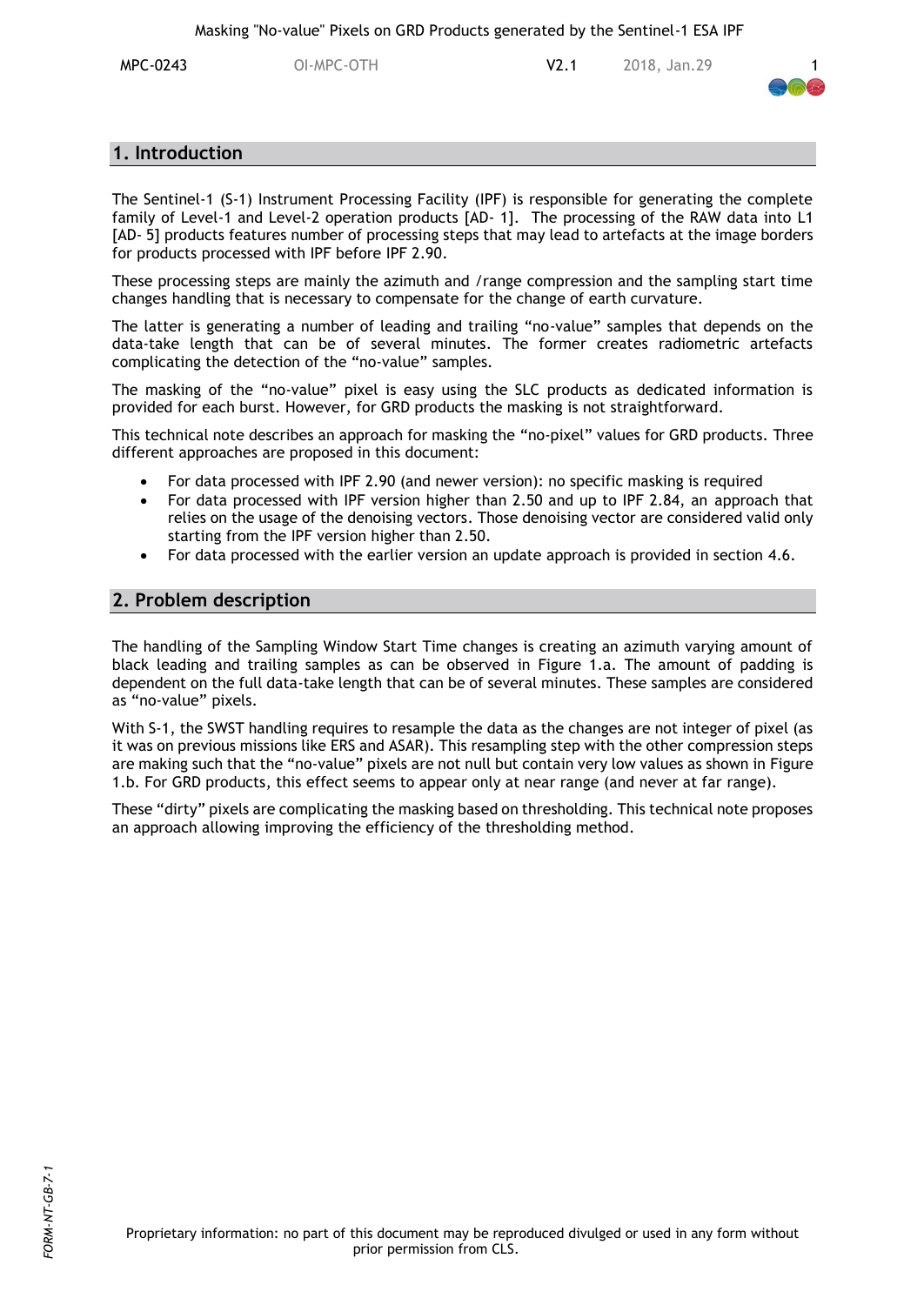

<span id="page-5-0"></span>(a) block of IW GRDH data at near range exhibiting a SWST change (a) same block of data saturating the data for putting in evidence the 'dirty' pixels Figure 1:Dirty pixels at near range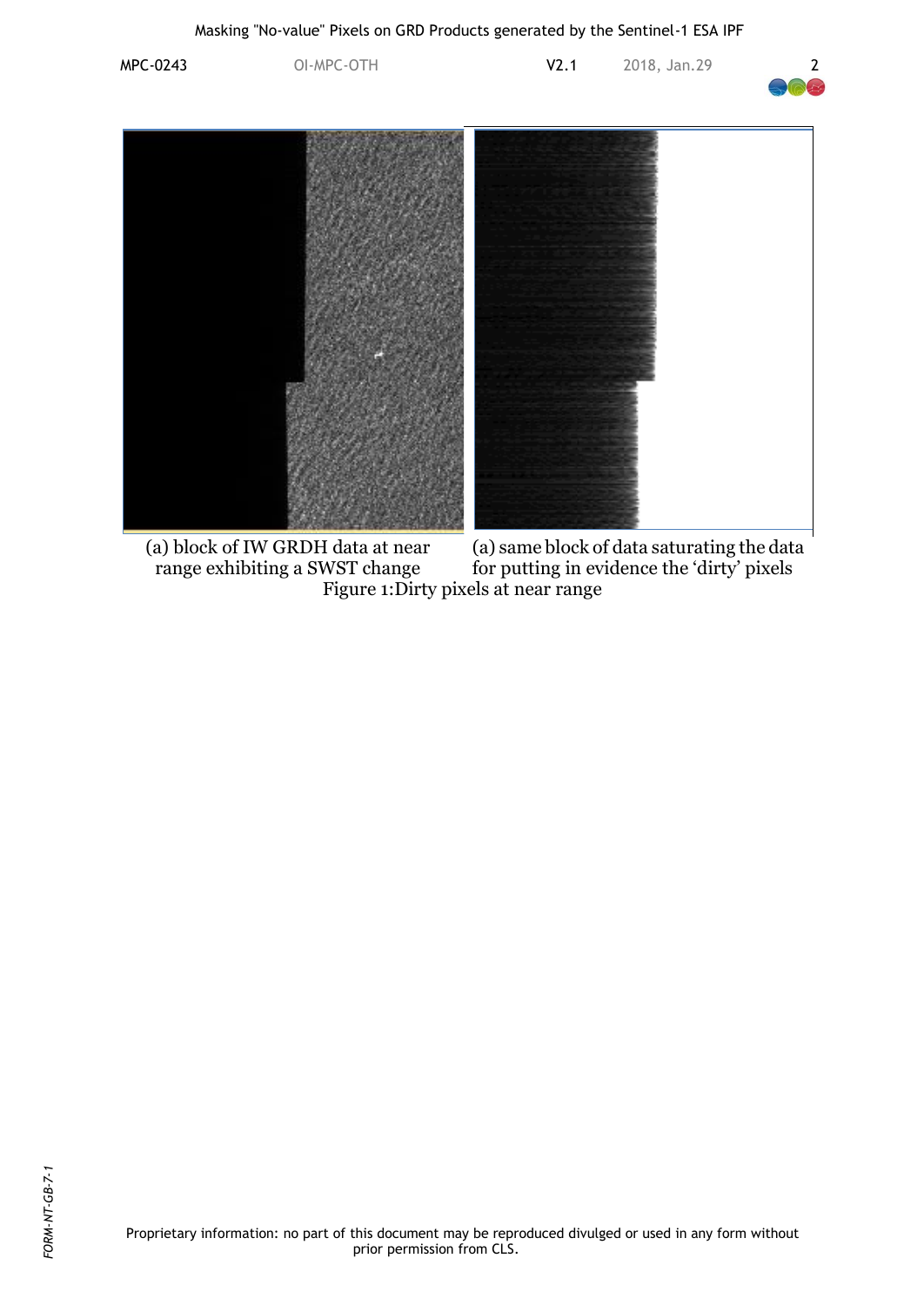MPC-0243 OI-MPC-OTH V2.1 2018, Jan.29 3



#### <span id="page-6-0"></span>**3. Checking IPF version**

As above mentioned, it is important to check the IPF version before applying the method described in section [0.](#page-6-3)

The IPF version is annotated in the manifest file (*manifest.safe*) as following:

```
<metadataObject ID="processing" classification="PROVENANCE" category="PDI">
<metadataWrap mimeType="text/xml" vocabularyName="SAFE" textInfo="Processing">
     <xmlData>
      <safe:processing name="SLC Post Processing" start="2017-05-29T19:23:31.979529" stop="2017-05-
29T19:32:31.000000">
      <safe:facility country="United Kingdom" name="Copernicus S1 Core Ground Segment - UPA" organisation="ESA"
site="Airbus DS-Newport">
        <safe:software name="Sentinel-1 IPF" version="002.82"/>
       </safe:facility>
…
```
#### <span id="page-6-1"></span>**4. Masking approach for IPF version 2.90 and higher**

<span id="page-6-3"></span>Starting with IPF 2.90, the no-value pixels at image borders are set to 0 value by the IPF. The masking of the borders thus does not require specific processing. Masking approach for IPF version lower than 2.90

The proposed approach consists in using the denoising vectors on the co-polarisation channel (HH or VV) in order to set the "dirty" pixels to zero easing their masking.

The mask detected on the co-polarisation data could similarly be applied on the cross-polarised channel [HV or VH] without recomputing it.

It is proposed to use the co-polarisation channel, as the level of signal is always better than the crosspolarisation. As matter of fact, under certain circumstances (e.g. sea, low wind speed) valid pixel in the cross-polarisation channel could be wrongly masked.

#### <span id="page-6-2"></span>**4.1. Denoising vectors**

The noise vectors are provided in the *annotation/calibration* folder in the *noise-\*.xml* file. In this document they are referred as *Noise Annotation Data Set NADS*.

As usual with the S-1 products, there are as many noise XML files as there are measurement TIFF files. The number of TIFF files depends on the product type and on the polarisation configuration, for:

- SLC: Number Sub-swath x Number of polarisation
- GRD: simply the number of polarisation (as the sub-swaths are merged in the case of TOPS)

The L1 Annotation Data Set (LADS) is the located in the main annotation folder.

There exact path can be retrieved from the product manifest.safe file contained in the product directory. Below is an example of reference to one of the noise annotation referenced by the manifest.

```
<dataObject ID="noises1aiwgrdvv20150529t16431120150529t164531006138007f86001" repID="s1Level1NoiseSchema">
       <byteStream mimeType="text/xml" size="453360">
         <fileLocation locatorType="URL" href="./annotation/calibration/noise-s1a-iw-grd-vv-20150529t164311-
20150529t164531-006138-007f86-001.xml"/>
         <checksum checksumName="MD5">f205c02f09be8b6255bf8e0a92f7d6e0</checksum>
       </byteStream>
</dataObject>
```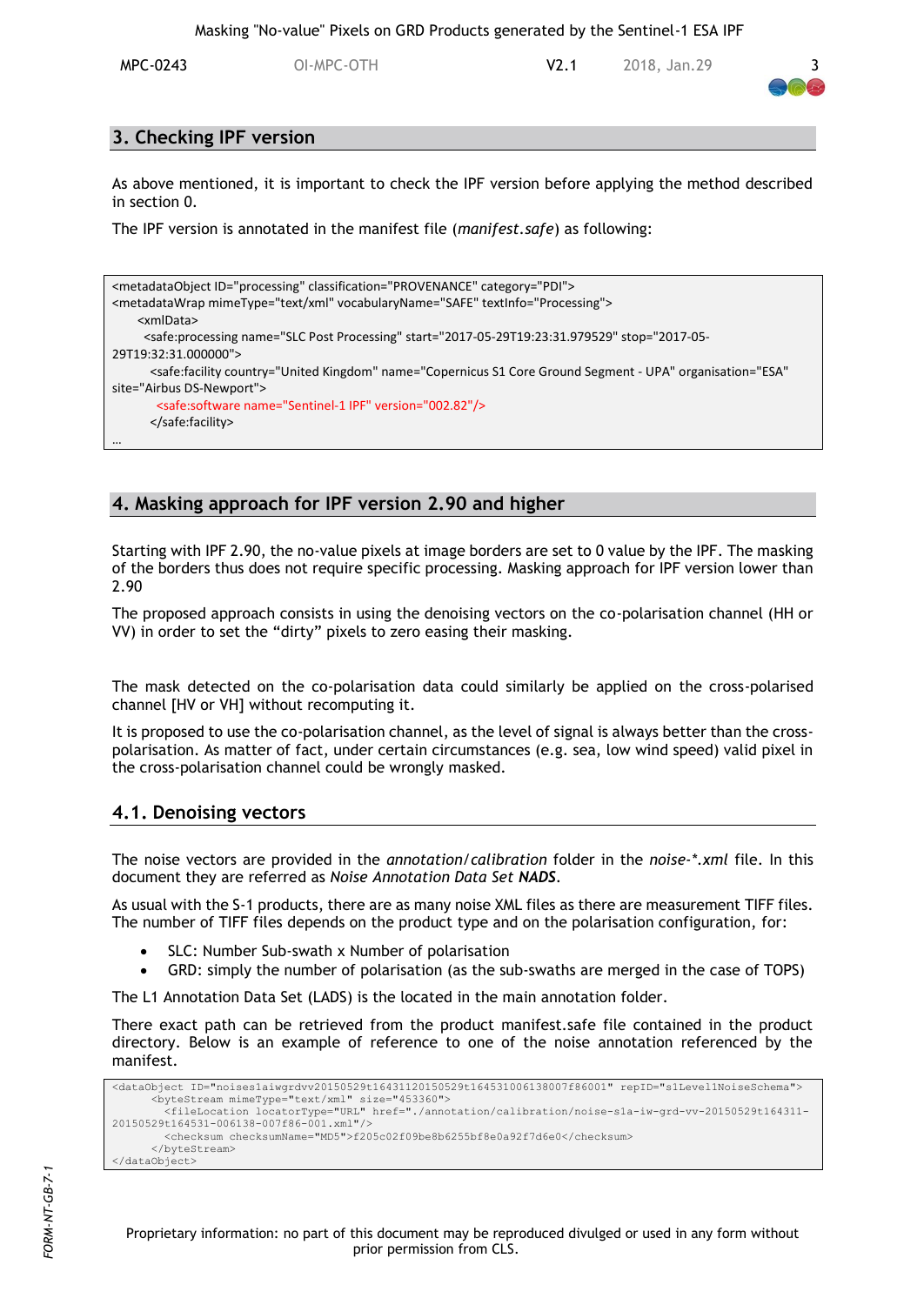

The Calibration Annotation Data Set (CADS) are provided next to the NADS. For example:



**Figure 2: Representation of the product folder tree, with in red the NADS, in blue the LADS and in green the CADS**

The noise vectors in the NADS are provided as a list of records (noiseVectorList) that are regularly updated in azimuth time to accommodate for the platform roll steering. Each record of the list (noiseVector) provides a (noiseLut) that contains the thermal noise as a function of the pixel index (pixel).

```
...
<noiseVectorList count="25">
     <noiseVector>
       <azimuthTime>2015-03-11T07:39:27.860692</azimuthTime>
       <line>1268</line>
       <pixel count="210">0 40 80 … 8330</pixel>
       <noiseLut count="210">7.664914e+03 … 7.603582e+03</noiseLut>
     </noiseVector>
...
```
The vector is sub-sampled with typically a step of 40 samples. Interpolation is thus required to get a value per sample.

Updates along azimuth are required for considering the platform roll steering law that is changing the off-boresight angle as function of latitude consequently changing the (elevation) antenna gain seen by samples belonging to the same azimuth line. However, **for the sake of masking "dirty" samples, the mid-noise vector can be used for all the slice.**

**The approach proposed assumes that the noise vectors are properly scaled which is not the case with IPF version earlier than the 2.50. For data processed with earlier IPF version please consult section [4.6.](#page-10-1)**

#### <span id="page-7-0"></span>**4.2. Step 1: Selecting the noise ADS**

For GRD product there are at maximum two TIFF files and consequently two noise, calibration and annotations XML files i.e. one for each tiff.

The Sentinel-1 IPF is numbering the channel with channel ID starting at 1. The channel ID should always be the co-polarisation channel. However, it is proposed to select the channel based on the elements of the filename. As per [AD- 2]**,** the data set naming containing the polarisation coded in two characters. Being the transmit ( $1<sup>st</sup>$  character) and receive ( $2<sup>nd</sup>$  character) polarisation configuration.

The co-polarisation channel is the one where transmit = receive. It can either be VV or HH. In the example below the co-polarisation channel is highlighted.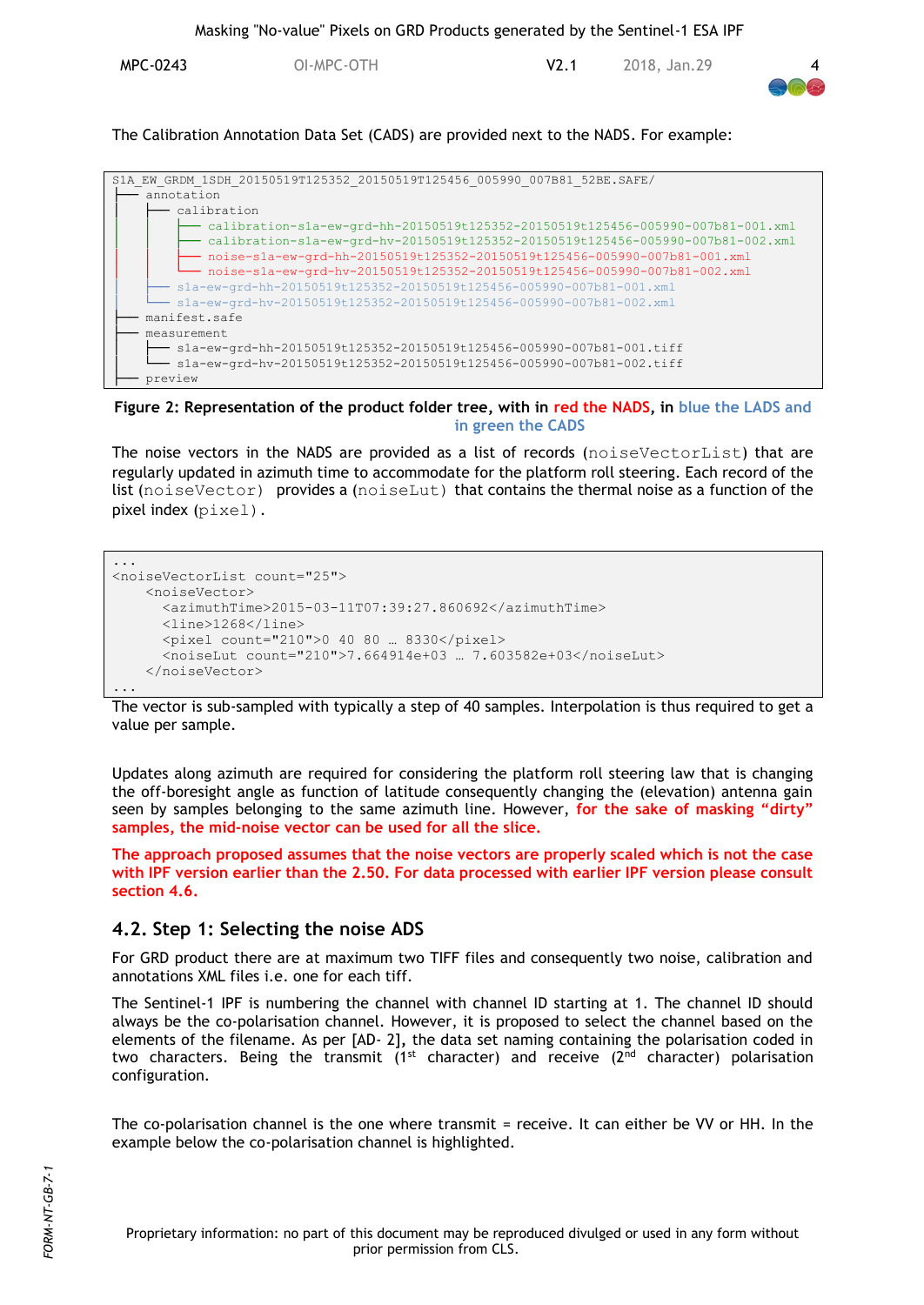MPC-0243 OI-MPC-OTH V2.1 2018, Jan.29 5

| noise-s1a-ew-grd-hh-20150519t125352-20150519t125456-005990-007b81-001.xml |
|---------------------------------------------------------------------------|
| noise-s1a-ew-grd-hv-20150519t125352-20150519t125456-005990-007b81-002.xml |

#### <span id="page-8-0"></span>**4.3. Step 2: Reading the noise vector**

For IW products there are in general 25-27 noise vectors depending on the slice length. The number of vectors is provided by the **count** attribute of the **noiseVectorList** element.

As previously mentioned, for the sake of masking "dirty" pixels the mid record can be used.

```
noiseVectorNo = {count attribute of noiseVectorList}
noiseRecord = get_noiseRecord(noiseVectorNo/2)
```
**noiseRecord** is a structure matching the content of a NADS record:

```
noiseRecord{
   azimuthTime DOUBLE 
   line LONG 
   pixel LONG Array[NoiseLutLen]
   noiseLut FLOAT Array[NoiseLutLen]
}
```
**noiseLutLen** is the length of the sub-sampled vector given by the **count** attribute of the noiseLut element.

#### <span id="page-8-1"></span>**4.4. Step 3: Denoising at near range**

Select the Measurement Data Set (MDS) related to the co-polarisation channel using similar approach as in step1. MDS are TIFF files located in the measurement folder.

It can be either VV or HH. In the example below the co-polarisation channel is highlighted.

```
s1a-ew-grd-hh-20150519t125352-20150519t125456-005990-007b81-001.tiff
s1a-ew-grd-hv-20150519t125352-20150519t125456-005990-007b81-002.tiff
```
mdsFile = s1a-ew-grd-hh-20150519t125352-20150519t125456-005990-007b81-001.tiff

```
numberOfSamples : number of samples read from the TIFF header
numberOfLines: number of lines read from the TIFF header
```
Read the first 2000 samples of all lines. 2000 samples are enough to include all the no-value pixels. This corresponds to the portion of data in the red block in [Figure 3.](#page-9-1)

 $nearRangeBlock = read tiff(mdsFile, sub rect=[0,0,2000, numberOfLines-1])$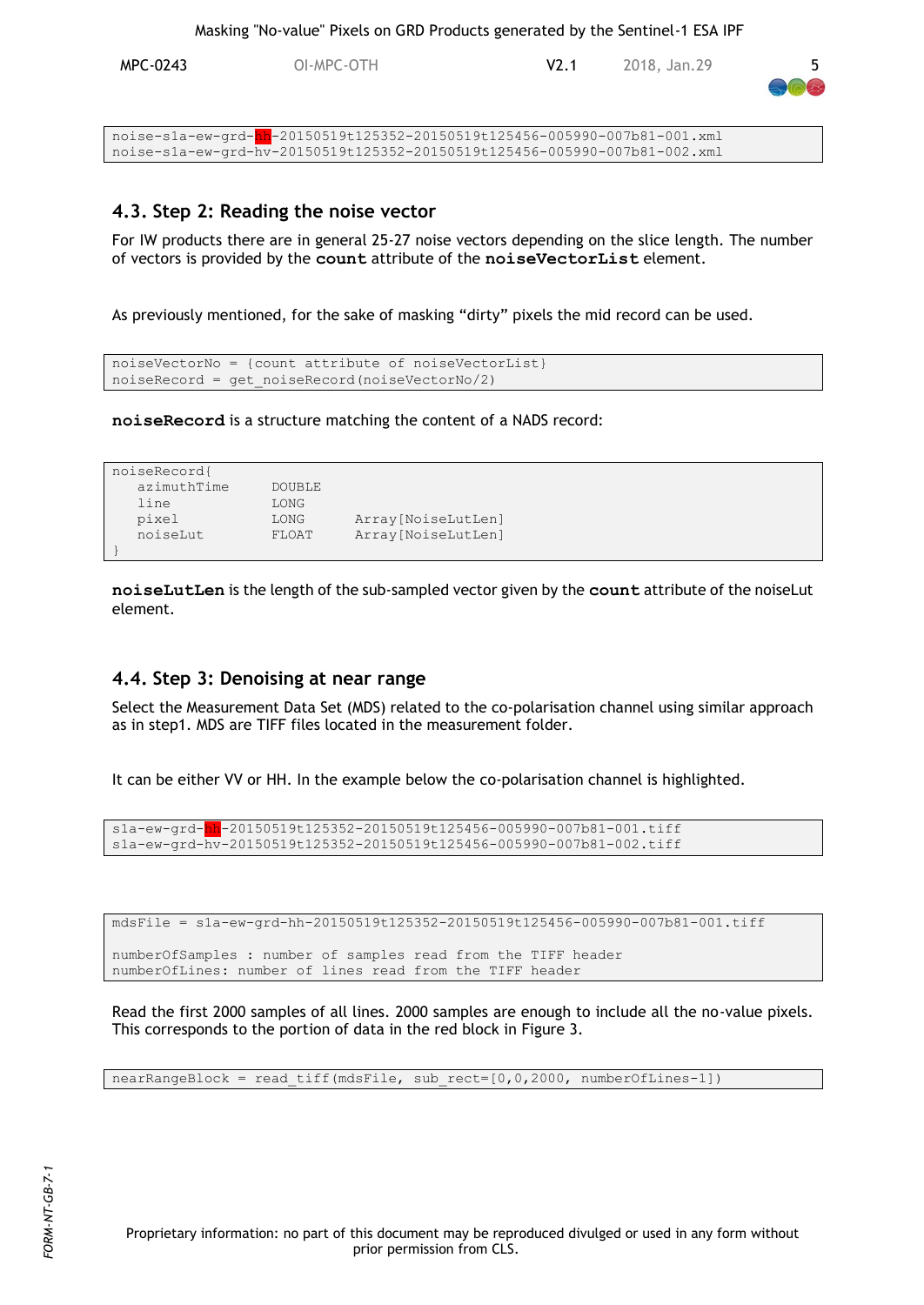MPC-0243 OI-MPC-OTH V2.1 2018, Jan.29 6





Figure 3: S-1 imagery exhibiting leading and trailing black samples at near and far range

<span id="page-9-1"></span>Interpolate the noise vector for the first 2000 samples:

noiseLutInterpolated = interpol(noiseRec.noiseLut, noiseRec.pixel, indgen(2000))

Denoise the block of data according to the denoising procedure defined in [AD- 2]**:**

```
denoisedBlock = fltarr(2000, numberOfLines)
for l =0, numberOfLines-1 do begin
    ;perform denoising ensuring that negative values are clipped to 0. 
    denoisedBlock(*,l) = (nearRangeBlock^2. – noiseLutInterpolated) >0
endfor
; go back to amplitude
denoisedBlock = sqrt(denoisedBlock)
```
#### <span id="page-9-0"></span>**4.5. Step 4: Masking at near range**

After the denoising the "no-value pixels" are clipped to zero. The masking becomes a simple thresholding process.

```
trimTresh = 0.5
```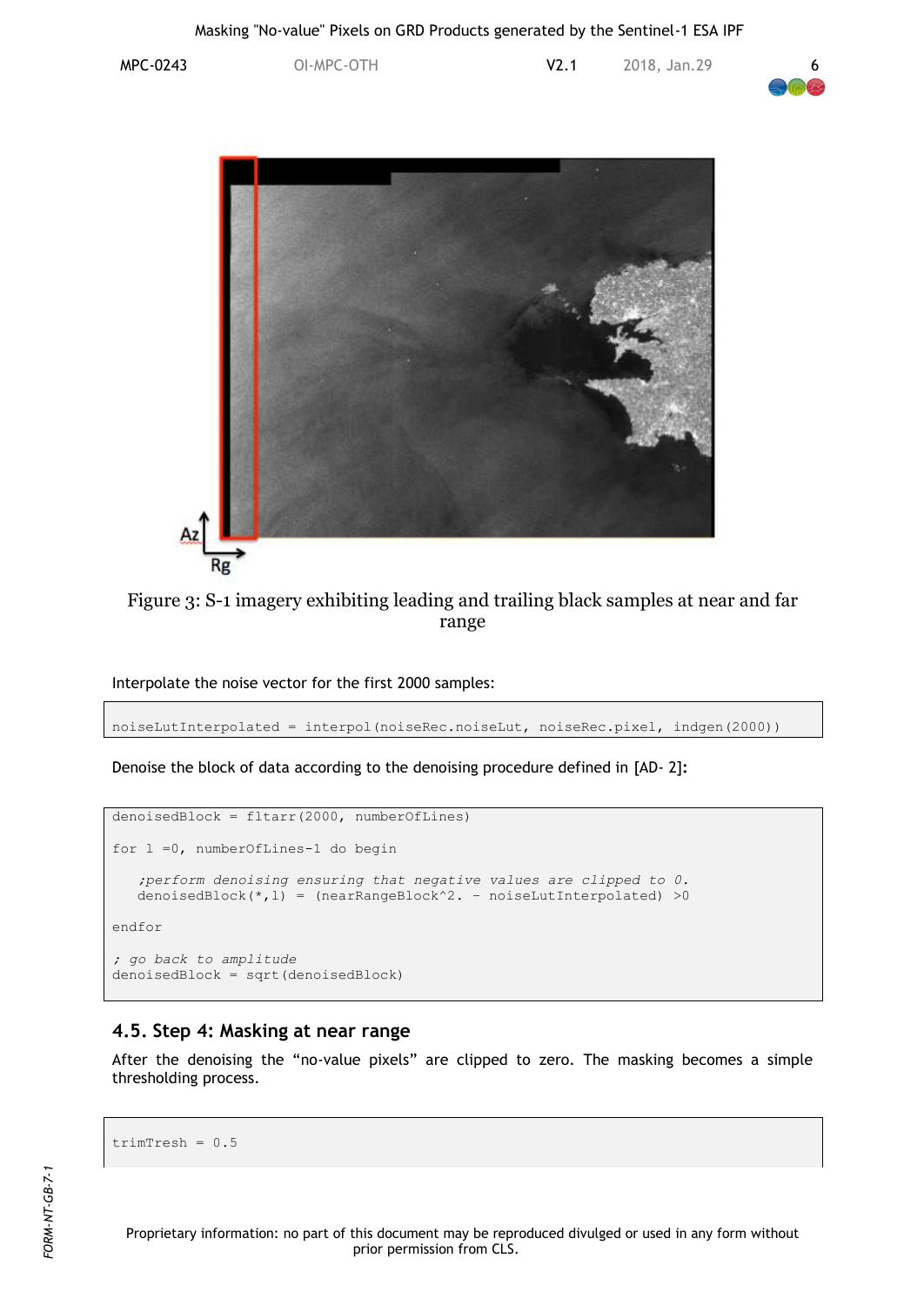| MPC-0243                                                                  | OI-MPC-OTH                                                                | V <sub>2.1</sub> | 2018, Jan.29 |  |
|---------------------------------------------------------------------------|---------------------------------------------------------------------------|------------------|--------------|--|
| for 1=0, numberOfLines-1 do begin<br>$trimNear = 0$<br>trimFar = $2000-1$ |                                                                           |                  |              |  |
| $line = denoisedBlock(*, 1)$                                              |                                                                           |                  |              |  |
|                                                                           | while (line[trimNear] lt trimTresh and trimNear lt trimFar) do trimNear++ |                  |              |  |
| $maskLine(0:trimNear, 1) = 255$                                           |                                                                           |                  |              |  |
| endfor                                                                    |                                                                           |                  |              |  |





(a) original data block first 500 samples (b) red are the pixel masked by the above approach Figure 4: Masking result

#### <span id="page-10-1"></span><span id="page-10-0"></span>**4.6. Masking data processed with IPF version lower than 2.50**

The noise vectors provided with IPF version < 2.50 are not properly scaled. In order to use the approach described in this technical note, it is necessary to scale the vectors with the following values:

IW: 75088.7

…

 $\overline{a}$ 

EW: 56065.87

Read the IPF version from the manifest file (*manifest.safe)* file provided in the root of the product folder tree<sup>1</sup>:

<facility country="Italy" name="ESRIN headquarters" organisation="ESRIN" site="Rome"> <software name="Sentinel-1 IPF" version="002.36"/> </facility>

<sup>&</sup>lt;sup>1</sup> This applies to the version of S-1 IPF operated by the Payload Data Ground Segment PDGS (Core Segment of the Sentinel-1 mission). Alternate versions of the processors can also be used for instance as part of the network of collaborative stations. At the date of preparation of this technical note the Collaborative S-1 IPF uses version numbers aligned with the one of the PDGS.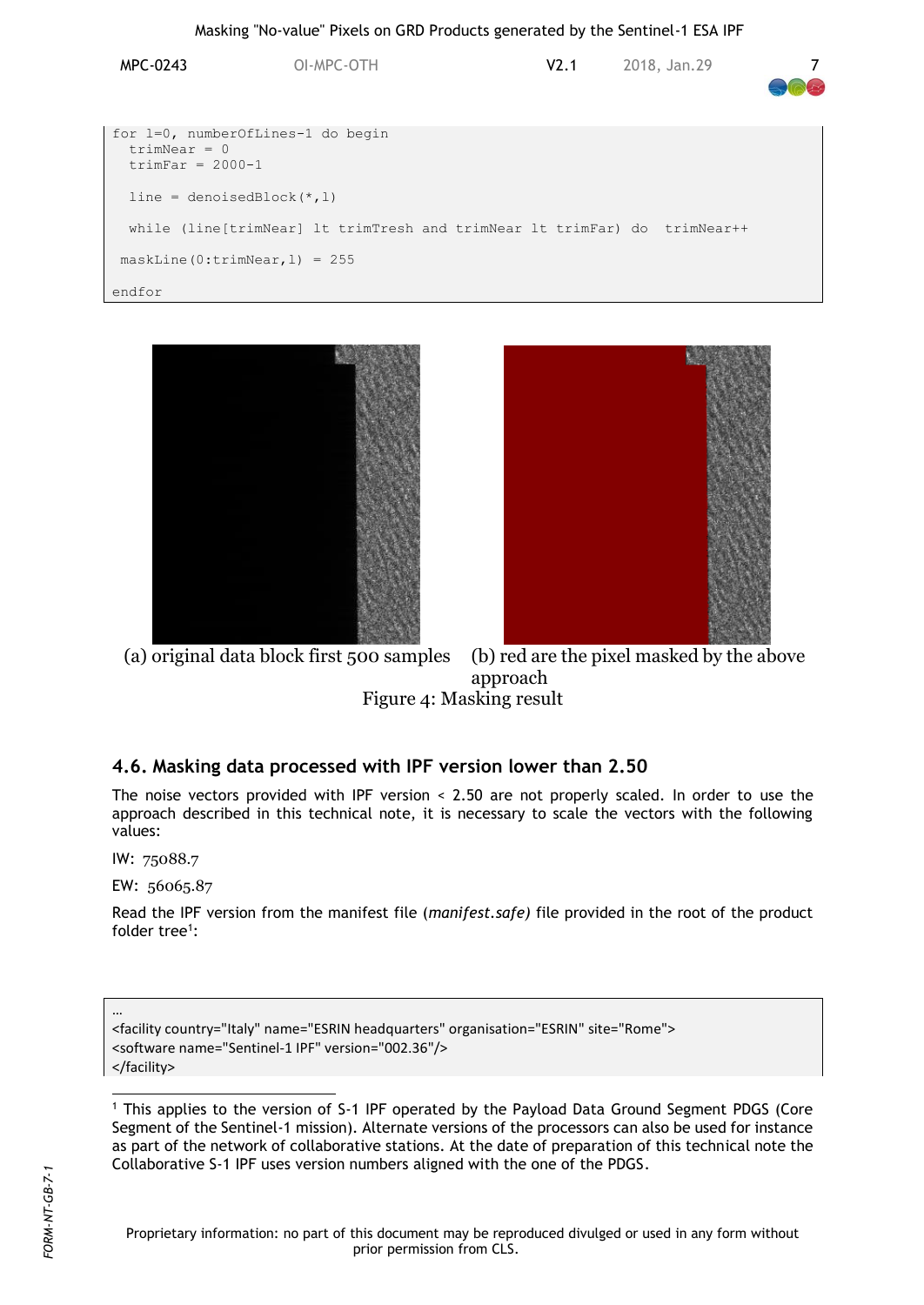MPC-0243 OI-MPC-OTH V2.1 2018, Jan.29 8

…

The denoising step 3 can be modified and made generic as following:

Case of mode: 'IW' : knoise = 75088.7 'EW' : knoise = 56065.87 default : knoise=1 endcase

Read the Digital Number LUT provided in the CADS related to the co-polarisation channel. The DN LUT is always the same and thus it is enough to read the first record:

```
; read the first CADS record
calibrationRecord = get_calibrationRecord(0)
```
**calibrationRecord** is a structure matching the content of a CADS record:

```
calibrationRecord{
   azimuthTime DOUBLE 
  line LONG<br>pixel LONG
   pixel LONG Array[calLutLen]<br>sigmaNought FLOAT Array[calLutLen]<br>betaNought FLOAT Array[calLutLen]
 sigmaNought FLOAT Array[calLutLen]
 betaNought FLOAT Array[calLutLen]
    gamma FLOAT Array[calLutLen]
   dn FLOAT Array[calLutLen]
}
;get the first element of the dn LUT
Adn = calibrationRecord.dn[0]
```
**calLutLen** is the length of the sub-sampled vector given by the **count** attribute of the **dn** array.

#### Perform the denoising:

```
denoisedBlock = fltarr(2000, numberOfLines)
for l =0, numberOfLines-1 do begin
    ;perform denoising ensuring that negative values are clipped to 0. 
    denoisedBlock(*,l) = (nearRangeBlock^2. –
                          noiseLutInterpolated*knoise*Adn^2.) >0
endfor
; go back to amplitude
denoisedBlock = sqrt(denoisedBlock)
```
After this step, the masking as done in step 4 can be applied.

#### <span id="page-11-0"></span>**4.7. Limitations**

This approach is effective over land where the data acquired has a level of signal always higher than the instrument noise floor.

Proprietary information: no part of this document may be reproduced divulged or used in any form without prior permission from CLS.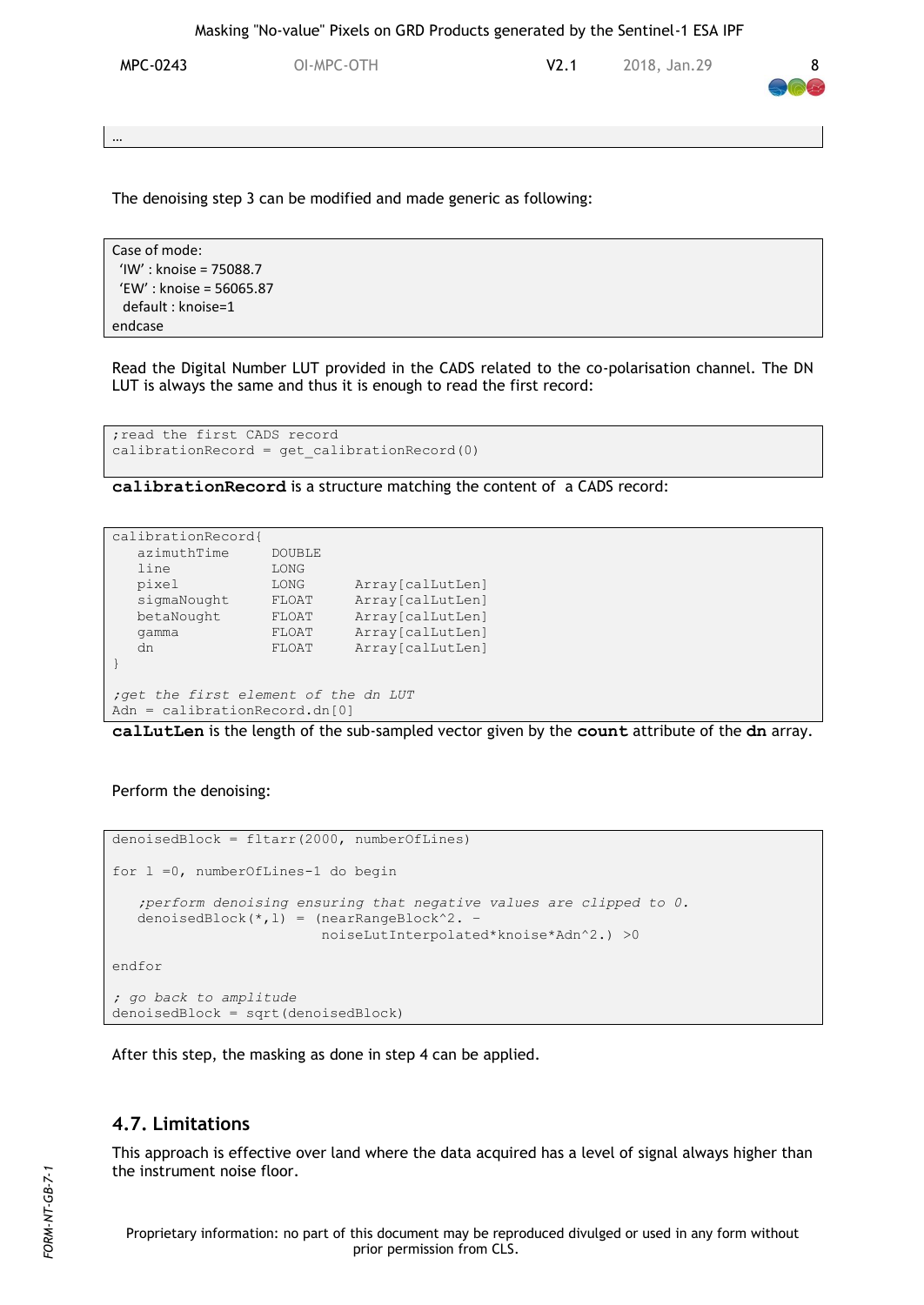**MPC-0243** OI-MPC-OTH V2.1 2018, Jan.29 9



Over water body areas the level signal might be extremely low hence reaching the noise floor such that the denoising will theoretically clip most of the valid pixels to zero. This impacts most predominantly the cross-polarisation and it is mitigated by the usage of the co-polarisation in this technical note.

However, even for the co-polarisation over very low wind speed condition there might be no signal coming back to the radar thus also reaching the noise floor. In this situation, the masking approach based on only the denoising might not be sufficient, as most of the pixels will be masked.

END OF DOCUMENT